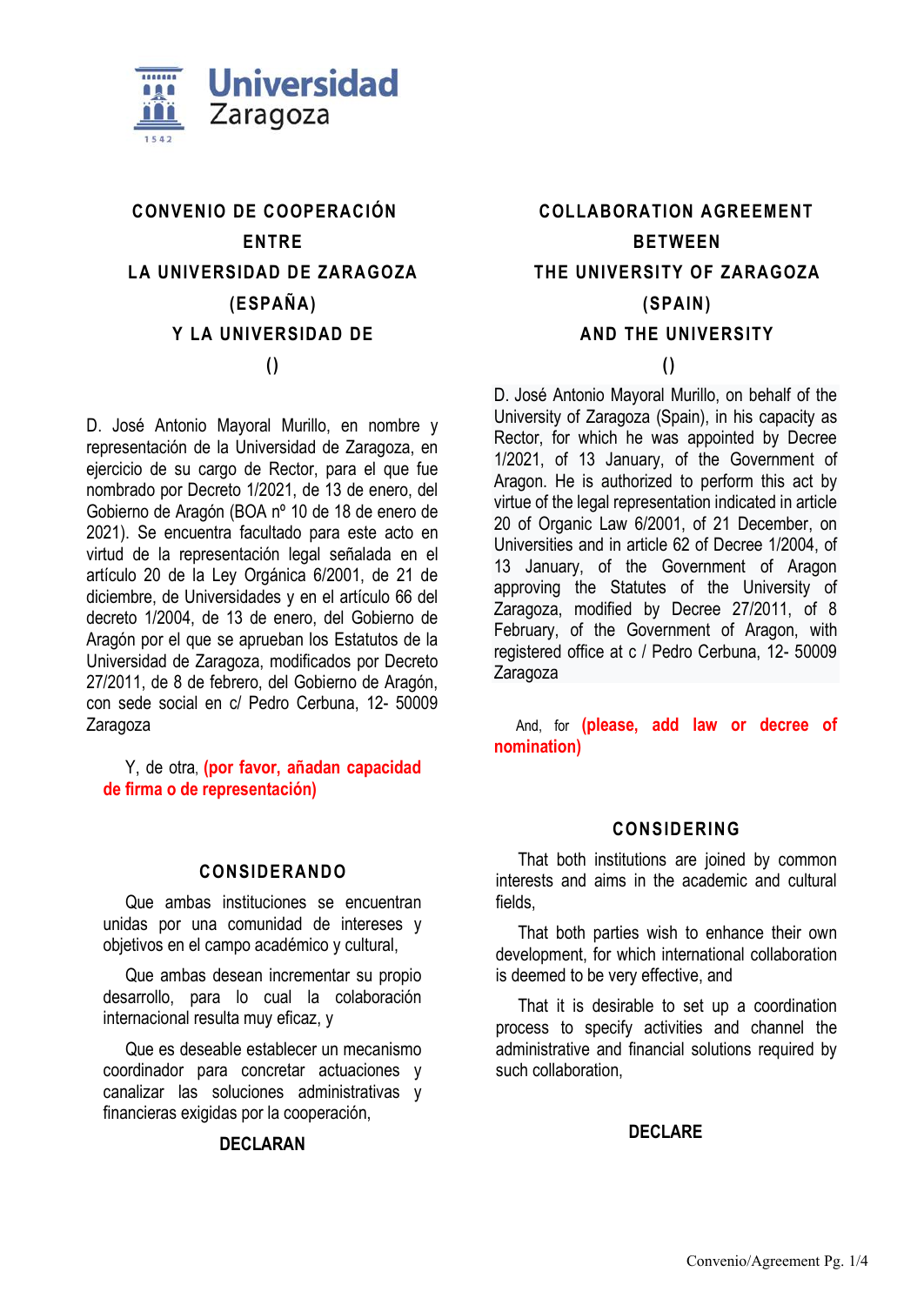Que, con intención de colaborar en el desarrollo de su profesorado sobre materia docente e investigadora y aumentar la calidad de los servicios formativos que prestan a sus respectivas comunidades, ambas instituciones consideran conveniente acrecentar su vinculación académica y establecer y desarrollar sus relaciones dentro de un espíritu de cooperación y buen entendimiento, con el propósito de ofrecer a sus miembros, profesores y estudiantes, los beneficios de un intercambio cultural, y por ello

#### **ACUERDAN**

Establecer un convenio institucional de cooperación de acuerdo con las siguientes cláusulas:

**Artículo primero.** El presente convenio va destinado a facilitar la cooperación interuniversitaria en los campos de la enseñanza superior y la investigación.

**Artículo segundo.** En aras de esta cooperación las partes firmantes podrán:

1) Comunicar los resultados de sus experiencias pedagógicas (cursos, seminarios, etc.).

2) Informar a la otra parte de los congresos, coloquios, reuniones científicas y seminarios que cada una organice e intercambiar las publicaciones y documentos resultantes de estas actividades.

3) Favorecer, dentro de los reglamentos propios de cada país, la participación del personal docente de la otra institución en cursillos, coloquios, seminarios o congresos organizados según lo previsto en los programas anuales de colaboración.

4) Apoyar, dentro de sus posibilidades, los intercambios de profesores durante un cierto tiempo, ya sea con fines docentes o de investigación.

5) Intercambiar estudiantes con la otra institución, de acuerdo con los programas anuales previstos en el artículo tercero, siempre que éstos cumplan con los requisitos

That, since it is their intention to collaborate in the development of their teaching staff with regard to teaching and research matters, and to improve the quality of the educational services offered to their respective communities, both institutions consider it convenient to strengthen their academic ties and set up and develop their relations within a framework of cooperation and mutual understanding, so as to offer members, lecturers and students the benefits of a cultural exchange, and thereby

### **AGREE**

To establish an institutional collaboration agreement in accordance with the following clauses:

**Article one.** This agreement is intended to facilitate cooperation between the universities in the fields of higher education and research.

**Article two.** In pursuit of this cooperation, the signatories may:

1) To report the results of their teaching experiences (courses, seminars, etc.).

2) To notify the other party of congresses, talks, science conferences and seminars that might be organised by either party and to exchange all publications and documents produced as a result of such activities.

3) To promote the participation, in accordance with the regulations that obtain in each country, of teaching staff from the other institution in short courses, talks, seminars or congresses organised according to the provisions set out in the annual programmes of collaboration.

4) To support the exchange of lecturers, within the realm of possibility, for a certain period of time, for either teaching or research purposes.

5) To exchange students with the other institution, in accordance with the annual programmes set out in article three, provided such programmes comply with the requirements that prevail in the receiving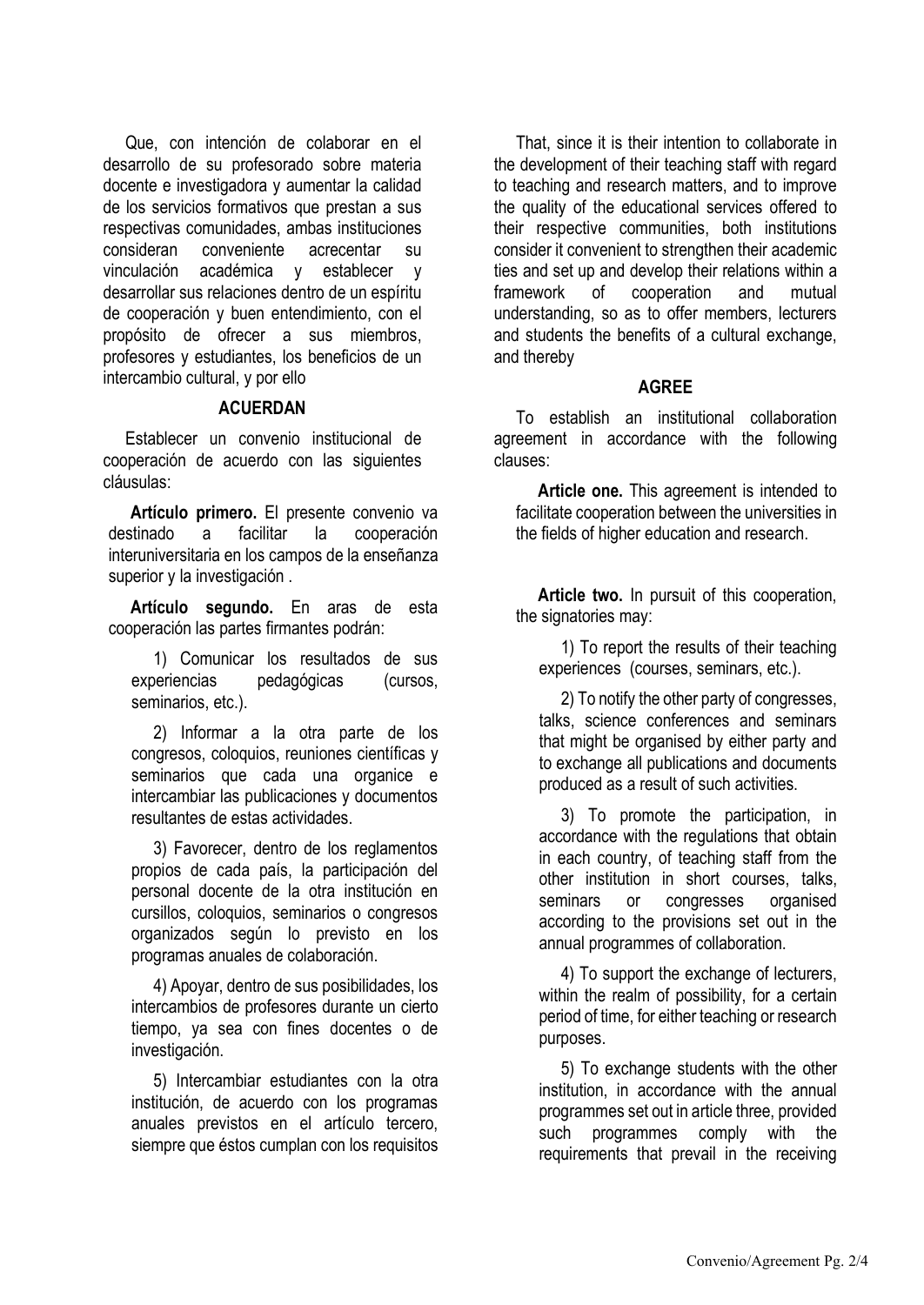vigentes en la que los recibe. En lo que se refiere a la seguridad social, los estudiantes se someterán a los reglamentos en vigor en la institución que los reciba.

6) Dar la máxima difusión posible al convenio en sus respectivas Instituciones a fin de favorecer y extender la cooperación a nuevos ámbitos.

**Artículo tercero.** Los programas concretos de cooperación se incorporarán como anexo al presente convenio. Se faculta a los decanos o directores de los centros o departamentos afectados para que firmen el contenido del mencionado anexo en nombre del Rector, tras haberle dado previamente cuenta de ello.

**Artículo cuarto. .** Se creará una Comisión Mixta de Seguimiento del convenio, integrada por dos representantes de cada parte. Se reunirá cuando lo solicite una de ellas, pudiendo hacerlo por medios telemáticos. Por parte de la Universidad de Zaragoza uno de los representantes será el Vicerrector con competencias en Internacionalización y Cooperación o persona en quien delegue, y el otro uno de los promotores del convenio, que será responsable del seguimiento de las actividades.

Los anexos al convenio podrán establecer mecanismos específicos para su seguimiento.

**Artículo quinto.** Será responsabilidad de la institución de origen articular el sistema para asegurar que, cada uno de los participantes en acciones de movilidad, dispongan de la correspondinete póliza de seguros con la cobertura adecuada para el lugar de acogida, actividad a realizar y periodo de estancia. En todo caso incluirá un seguro de accidentes, y atención sanitaria

**Artículo sexto.** Ambas universidades procurarán conseguir la financiación necesaria para el desarrollo de los intercambios mencionados con cargo a programas desarrollados por instituciones u organismos locales, regionales, nacionales e internacionales. institution. With respect to social security, such students shall be subject to the regulations in force in the receiving institution.

6) To diffuse as much as possible this agreement in both institutions in order to favour and extend the co-operation towards new fields

**Article three.** The specific programmes for collaboration should be annexed to this Agreement. The deans of Faculty or heads of departments concerned shall be authorised to sign the contents of the aforementioned annex on behalf of the Rector, who should have been notified previously.

**Article four.** A Joint Oversight Committee shall be created for the agreement, comprising two representatives from each party. It will meet when so requested by either party, and this meeting may take place via electronic means. The University of Zaragoza shall be represented by the Vice-Chancellor for Internationalization and Cooperation (or their chosen delegate) and by one of the proponents of the agreement (to be responsible for overseeing all activities).

The annexes to the agreement may provide specific mechanisms through which to oversee the same.

**Article five.** The university of origin must set up a system that provides each participant of the mobility actions with an insurance offering appropriate coverage for the host country, the activity of the participant and the duration of the stay. The participants must hold at least an accident, and a health insurance.

**Article six.** Both universities shall endeavour to procure the necessary funding for the development of the aforementioned exchanges, to be charged to programmes carried out by institutions or organisations operating on a local, regional, national or international scale

**Article seven.** This agreement shall take effect from the date of signature by both institutions.